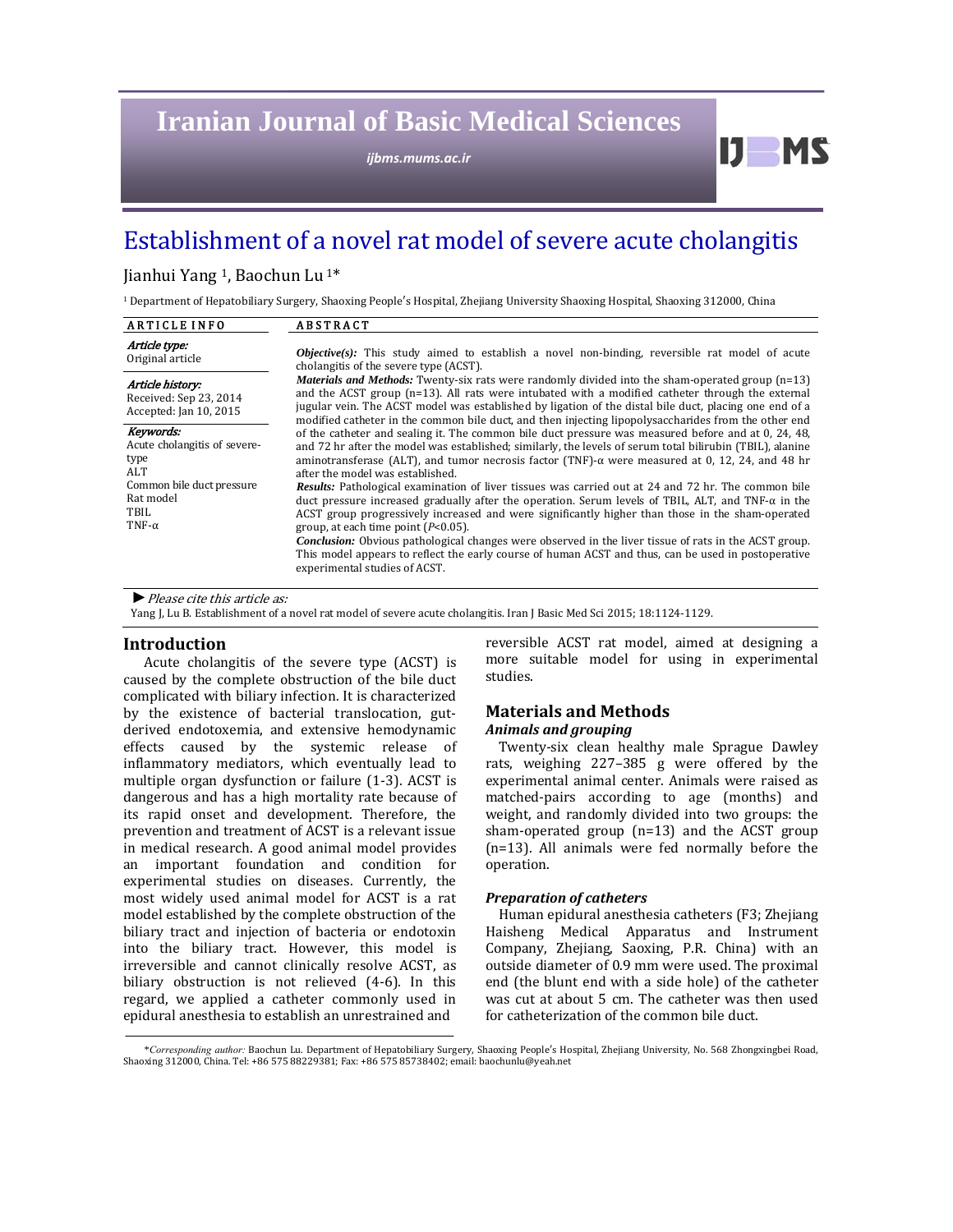The segment cut from the catheter was used for catheterization via the external jugular vein. The catheter's proximal end was heated and was slightly elongated to enable its flattening in order to prevent piercing of the blood vessel wall.

#### *Establishment of the ACST rat model*

All animals were fasted with free access to water for  $6$  hr before the operation (Figure 1). Then, a dose of 50 mg/kg pentobarbital was injected intraperitoneally for anesthesia. After anesthesia, the right external jugular vein was dissected and was ligated at the distal side. A small incision was made in the external jugular vein and a prepared epidural catheter was intubated into the external jugular vein to a depth of 3-4 cm and was fixed with double lines to avoid removal. Then, the other end of the catheter was led from the back of the neck skin and through a spring spiral tube. One end of the spring was fixed on the back of the neck skin with a clip, and the other end was fixed on a supporter outside the rearing cage. The outer end of the catheter was connected to a microcomputer with a digital syringe pump (Alcott Biotech Co., LTD, Shanghai, R.R. China) for transfusion and blood collection during the operation and for the following three consecutive days.

After the external jugular vein was catheterized, the sham-operated and the ACST models were established under sterile conditions according to the following methods. In the sham-operated group, the abdominal cavity was excised along the ventral midline, the tissues around the common bile duct were dissected bluntly, and then, the abdominal cavity was closed. In the ACST model group, the abdominal cavity was excised along the ventral midline. Then, a small incision was made in the common bile duct, 1 cm away from the confluence of the left and right hepatic ducts, and the distal end was ligated with double lines. Subsequently, a prepared anesthesia catheter was inserted into the proximal end, to a depth of about 6 mm. After being fixed properly, the other end of the catheter was led outside the body and connected to an injection component with a sealing cap. After confirming the patency of the bile output,  $10$  mg/kg lipopolysaccharides (LPS) and 0.2 ml air were injected into the catheter. The LPS was extracted from *Escherichia coli* serotype O55:B5 (Sigma Chemical Co., Saint Louis, Missouri, USA). The catheter was then sealed, and the abdominal cavity was closed.

#### *Detection of common bile duct pressure and serological markers*

The common bile duct pressure (in  $cmH<sub>2</sub>O$ ) of the rats in the ACST group was monitored at  $0$ , 24, 48, and 72 hr after the ligation of the common bile duct with a pressure sensor of type MX9505T (Medex, Inc., Carlsbad, California, USA) connected to the catheter. The serum levels of TBIL and alanine aminotransferase (ALT) at 0, 12, 24, and 48 hr after injection of endotoxin were determined using an Aeroset automatic biochemical analyzer (Abbott Laboratories, Illinois, USA) and the serum tumor necrosis factor (TNF- $\alpha$ ) levels at 0, 12, 24, and 48 hr were measured using ELISA (Boster Bio-engineering Co., Ltd, Wuhan, PR China).

#### *Pathological examination*

Four rats in each group were chosen at random and euthanized at 24 hr after the model was established. The liver tissue was collected and fixed in  $10\%$  neutral formalin. The remaining rats were euthanized at 72 hr after the model was established, and the liver tissue was also collected and fixed in 10% neutral formalin. After 24 hr fixation, paraffinembedded blocks of liver tissue were prepared according to the conventional methods, sliced, and stained with hematoxylin-eosin dye, and observed with a light microscope.

#### *Statistical analysis*

Data are shown as mean  $\pm$  standard deviation (SD) and were analyzed using the SPSS  $v17.0$  (Chicago, IL, USA). Differences among groups were compared using Student *t*-test and *F* test. *P*<0.05 was considered significant.

#### **Results**

#### *Postoperative state*

All rats awoke within 1 hr after the operation. Rats in the ACST group appeared fatigued and sallow with dull eyes at 12 hr after the operation. They were also crouching, with oral lip lividity, not eating or drinking, with oliguria and dark yellow urine at 24 hr after the operation. Rats in the sham-operated group drank normally once they were awake, but their activity was slightly decreased. Their general state at 12 hr after the operation was not significantly different from that before the operation. The abdominal cavity of each rat in the ACST group was excised post-mortem to observe the common bile duct. No catheter displacement or bile leakage was observed. Rats in the sham-operated group were healthy at each time phase, and only 1 rat in the ACST group died after 72 hr.

#### *Common bile duct pressures*

Rats in the ACST group had higher common bile duct pressure. The pressure increased as the obstruction time was prolonged and reached  $11.10\pm0.72$  cmH<sub>2</sub>O at 72 hr. There were significant differences in common bile duct pressure between the time points  $(t=10.69, 6.25,$  and  $13.41, P<0.05;$ Table 1).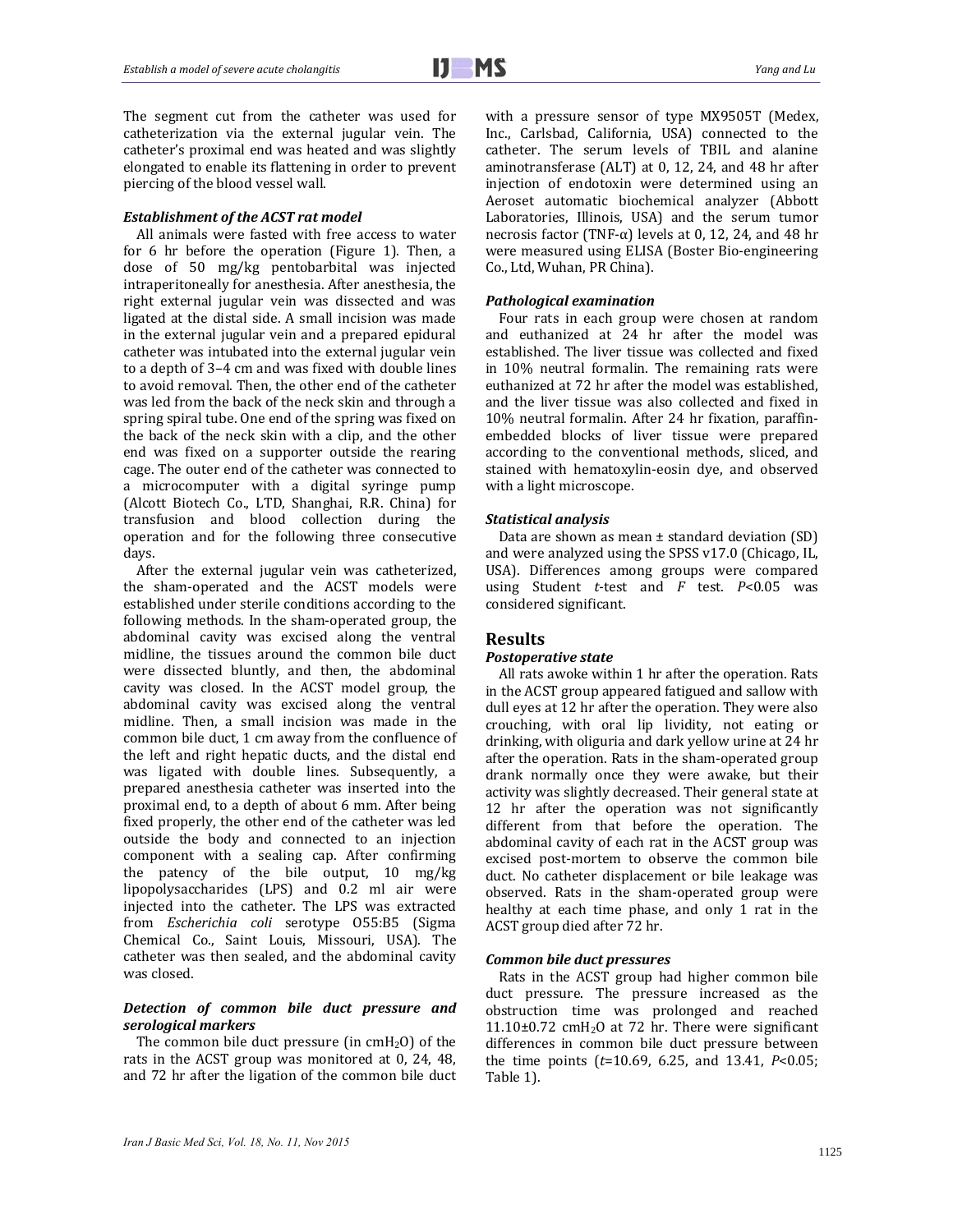| Time points (hr) |    | Common bile duct<br>pressure $(cmH2O)$ |
|------------------|----|----------------------------------------|
|                  | 13 | $4.82 \pm 0.21$                        |
| 24               | 13 | $6.47 \pm 0.44$ <sup>*</sup>           |
| 48               |    | $7.64 \pm 0.42^*$                      |
| 72               |    | $11.10 \pm 0.72$ <sup>*</sup>          |

**Table 1.** The common bile duct pressure of rats in the acute cholangitis of the severe type  $(ACST)$  group at different time point.

Data are shown as mean±SD. *\*P<0.05*, compared with the previous time point using Paired-Sample t-test

#### *Serum indicators*

Serum TBIL levels in the sham-operated group did not change significantly across the four time points. However, in the ACST group, serum TBIL levels were increased rapidly as obstruction time increased, and these levels were significantly higher than those in the sham-operated group, at each time point  $(t=7.28)$ , 12.04, and 11.88, respectively, *P*<0.05) after 0 hr. Similar to serum TBIL levels, serum ALT and TNF- $\alpha$ levels in the ACST group were also increased sharply, as obstruction time prolonged, and were higher than those in the sham-operated group at  $12$ ,  $24$ , and  $48$ hr after the operation (*t*=10.03, 28.18, and 20.55; 14.27, 20.67, and 36.89, *P*<0.05; Table 2).

#### *Histopathological changes*

There were no obvious gross abnormalities in the liver tissue of the rats in the sham-operated group at 24 or 72 hr after the operation; neither was there any pathological change on light microscopy (Figures 2 and 3). However, in the ACST group, there were obvious histopathological changes in the liver tissue. Small round points of yellow pus, less than 2 mm, were found occasionally on the surface of the liver at 24 hr after the operation; the amount of pus was increased significantly and the liver was enlarged at 72 hr after the operation. As observed under a light microscope, hepatocytes were edematous with spotty necrosis, and the portal area was infiltrated with inflammatory cells at 24 hr after the operation (Figure 4). At 72 hr after the model was established, hepatocytes showed patchy necrosis, and the portal area was more obviously infiltrated by inflammatory cells (Figure 5).



Figure 1. A flowchart of the technical aspects of the rat model



**Figure 2.** In the sham-operated group at 24 hr after the operation, light microscope showed no pathological change



Figure 3. In the sham-operated group at 72 hr after the operation, light microscope showed no pathological change

| Serum indicators      | Groups      | 0 <sub>hr</sub>  | 12 <sub>hr</sub>    | 24 hr                           | 48 <sub>hr</sub>                |
|-----------------------|-------------|------------------|---------------------|---------------------------------|---------------------------------|
| TBIL (µmol/l)         | <b>SHAM</b> | $4.83 \pm 1.93$  | $5.36 \pm 1.64$     | $4.52 \pm 0.96$                 | $4.85 \pm 1.61$                 |
|                       | <b>ACST</b> | $5.19 \pm 1.23$  | $35.39 \pm 16.47$ * | 72.46±21.28 <sup>*</sup>        | $108.34 \pm 27.54$ <sup>*</sup> |
| ALT (U/I)             | <b>SHAM</b> | $24.69 \pm 3.86$ | $26.23 \pm 4.92$    | $25.92 \pm 4.19$                | $24.67 \pm 5.24$                |
|                       | <b>ACST</b> | $25.46 \pm 4.24$ | $62.08 \pm 17.40^*$ | $162.85 \pm 21.54$ <sup>*</sup> | $245.22 \pm 37.15$ <sup>*</sup> |
| TNF- $\alpha$ (pg/ml) | <b>SHAM</b> | $47.25 \pm 7.76$ | $52.55 \pm 9.15$    | 48.72±11.26                     | $48.20 \pm 7.42$                |
|                       | <b>ACST</b> | $47.10 \pm 7.58$ | 114.25±24.09*       | 258.69±47.45 <sup>*</sup>       | $612.23 \pm 51.66$ <sup>*</sup> |

Data are shown as mean±SD. *\*P<0.05*, compared with the same time point in the sham operated group using Paired-Sample *t*-test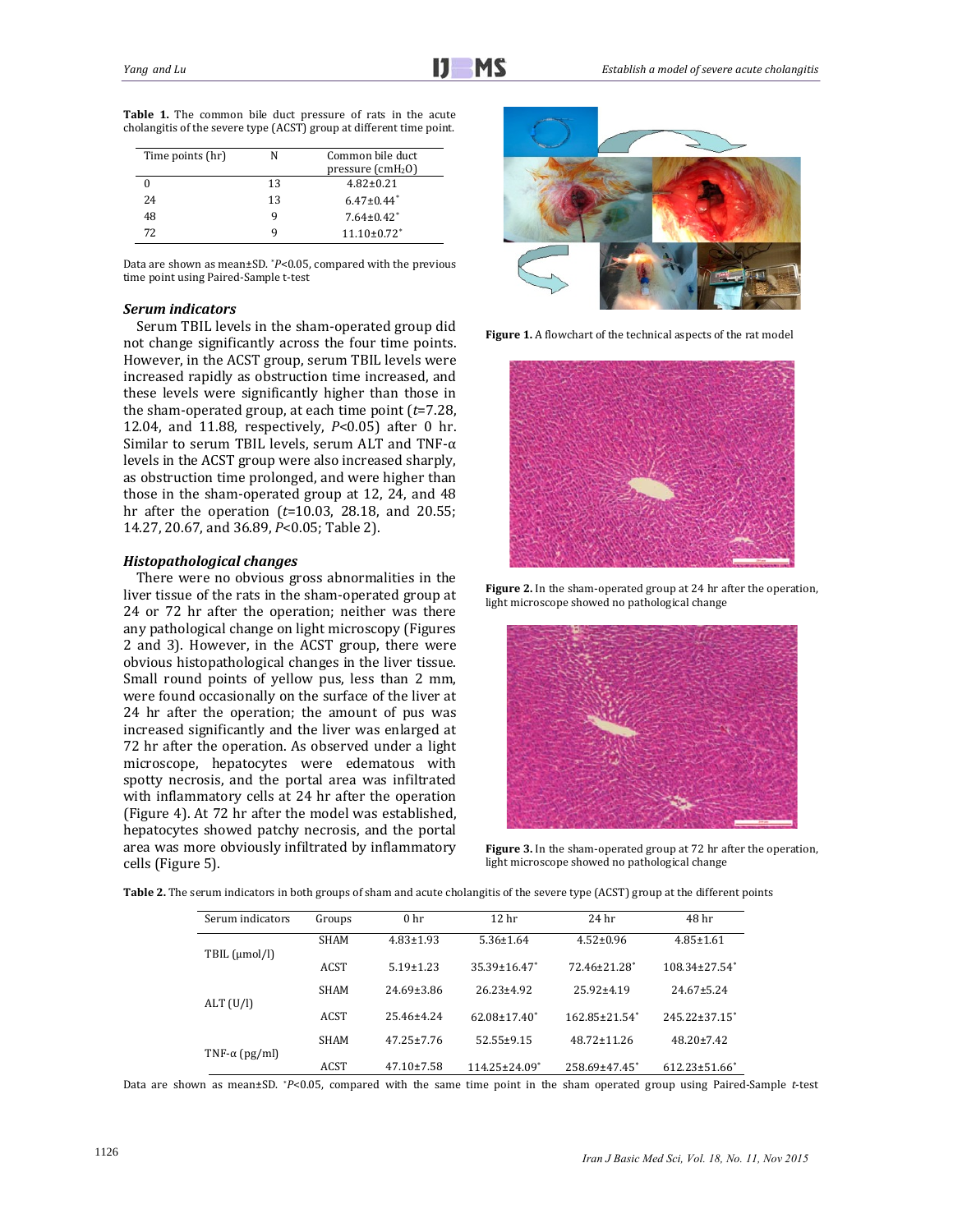

Figure 4. In the acute cholangitis of the severe type (ACST) group at 24 hr after the operation, hepatocytes showed edema and spotty necrosis, and the portal area was infiltrated with the inflammatory cells 

#### **Discussion**

ACST is caused by obstruction of the bile duct, which causes increased pressure in the bile duct, cholestasis, and bacterial translocation and propagation. The purulent bile flows back under high pressure to the portal vein and the surrounding hepatic lymphatic vessels, and causes a systemic sepsis  $(7, 8)$ .

There are several methods to establish ACST animal models. However, direct injection of bacteria or mere biliary obstruction can only simulate a single factor such as infection or obstruction, which simulate the disease poorly  $(9, 10)$ . Currently, the complete obstruction combined with infection model is widely used, which is established with biliary obstruction and injection of bacteria  $(4-6, 11)$ . This model is reliable and shows obvious pathological changes. However, more in-depth research is required, as a second surgery is needed for deobstruction. This is more difficult to achieve an experimental model of bile duct ligation combined with internal drainage, as the trauma caused is severe, and the complications and mortality rates are high (12, 13). Higure A *et al* had established an ACST rabbit model (14) and ohta T *et al* had established an ACST canine model (15). Further, horses and other large animals can be used to establish an ACST model (16). All these models were established by ligation of the distal common bile duct, leading the internally installed tube to be outside the body, and by injecting bacteria into the tube. This modeling method has the advantages of easy catheterization, easy obstruction control, and is almost similar to natural clinical progression. However, such animal models are expensive, and experiments on these cannot be carried out widely. Restraint of large animals is also a large practical problem.

In this study, a rat was used to establish an ACST model by using an epidural anesthesia catheter. This is easy to operate and control due to the scale on the catheter. Furthermore, the epidural anesthesia catheter can be used for multiple purposes in this



**Figure** 5. In the acute cholangitis of the severe type (ACST) group at 72 hr after the model established, hepatocytes showed patchy necrosis and the portal area was infiltrated with the inflammatory cells more obviously

operation. During the operation, we first established an external jugular vein infusion system, and then applied the spiral spring to fix the tube to the rats, so that the rats could be unrestrained after the operation, whilst providing a guaranteed access for postoperative continuous infusion and multiple collections of blood samples.

Anatomically, the common bile duct is surrounded by pancreatic tissue. The pancreatic secretory ducts join into a larger duct and then, join the common bile duct. Thus, in order to avoid injury to the pancreas, the catheterization was performed 1 cm away from the confluence of the left and right hepatic ducts. The bile duct wall is thin, so catheterization is difficult and is prone to bile leakage in cases of high biliary pressure; this is most difficult during the establishment of a rat ACST model. The head-end being small and blunt and its natural curvature because of coiling, the epidural anesthesia catheter is easy to use, thus reducing the possibility of damage to the common bile duct. The distal common bile duct and the proximal end of the internal catheter were both fixed with double lines of silk thread. During the operation, the endotoxin was injected without any visible leakage. Post-mortem, no catheter displacement, bile leakage, or perforated biliary ducts were found. The component with the sealing cap used to seal the tube, enables a sterile and active operative condition and a closed conduit, thus significantly reduces the risk of additional infection and improves the success rate of modeling.

In the study, only 1 rat in the ACST group died after 72 hr, which indicates that the clinical features of ACST were more closely represented in this model, and that the model could have higher success rate, as appropriate catheterization was possible and the obstruction was easy controlled. In the past, the mortality rate of ACST rat models was up to 50%. Further study should be performed to validate whether endotoxin should be used instead of *E. coli*, to determine whether adult rats having strong resistance for disease should be used in the study,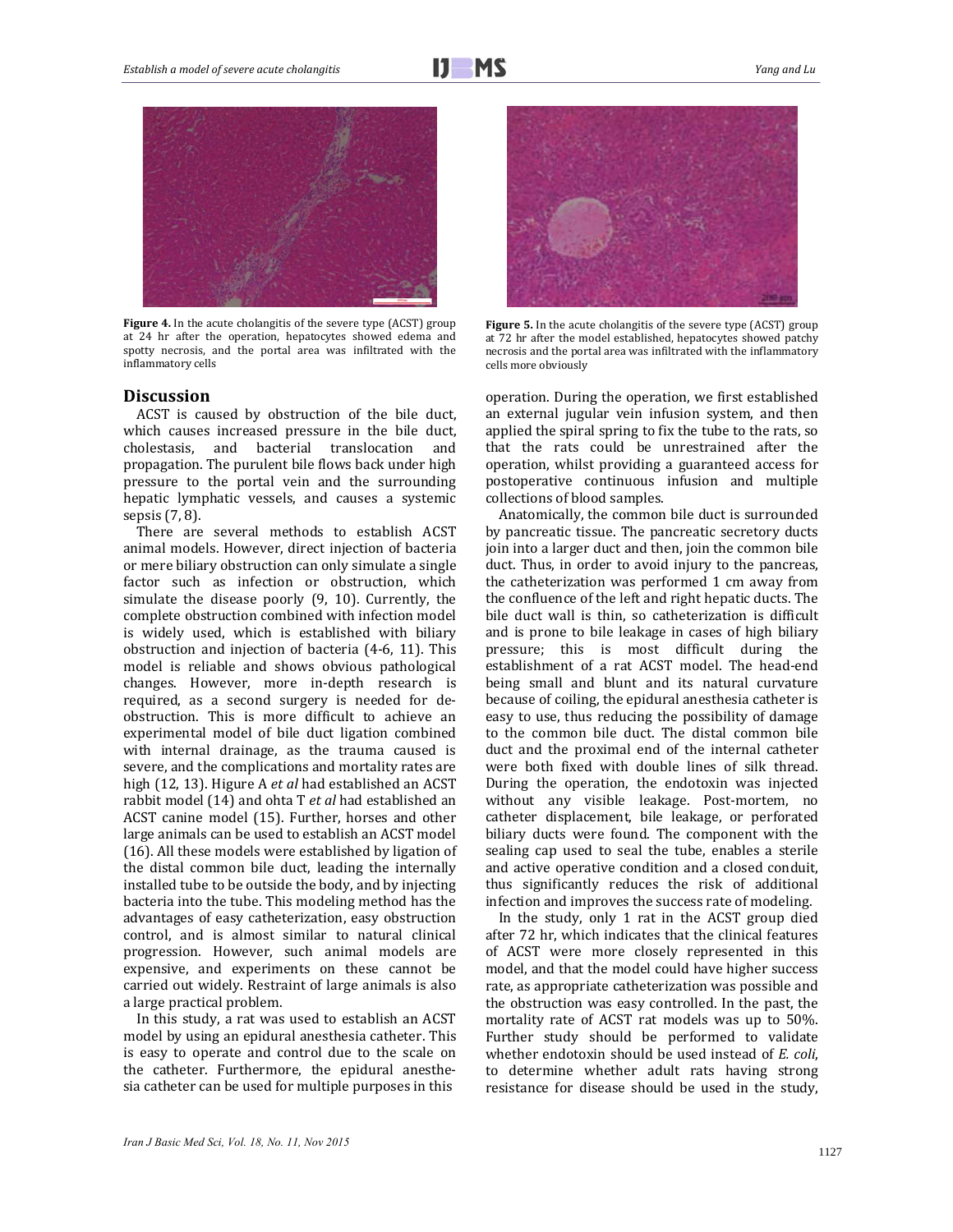and to observe the mortality rate with a longer follow-up time. Our results showed that the common bile duct pressure in the ACST group increased gradually after surgery. Compared to the shamoperated group, the serum TBIL level at each time point was elevated sharply. Normal rat bile duct pressure is approximately  $4.5 \text{ cm}H_2O$ , and the normal serum bilirubin level is 4  $\mu$ mol/l. However, as the common bile duct is obstructed, the pressure within the entire biliary system increases significantly due to cholestasis and causes mechanical breakage of the ampulla connecting the cholangioles and canals of Hering. The bile then enters into the lymphatic vessels directly. In addition to the disordered secretory function of hepatocytes, obstructive jaundice occurs. In this study, we injected endotoxin into the common bile duct rather than bacteria, because sepsis is an important cause of the high mortality rate of ACST disease. Bacterial endotoxin may be a more important factor than bacterial infections seen in multiple organ failure syndromes (MODS). Clinically, even though there is no evidence of bacteremia in ACST patients, endotoxemia and high levels of serum TNF- $\alpha$  are usually seen  $(2, 17)$ . Endotoxin-induced cytokines play an important role in the occurrence and development of sepsis. Our results showed that the serum TNF- $\alpha$  levels were significantly higher at each time point in the ACST group than those of the shamoperated group. The potential mechanism is that cholestasis induces LPS hypersensitivity, and the expression of endotoxin receptor  $CD_{14}$  in liver cells is enhanced progressively, so that the downstream signaling pathways of TLR4 are activated, which activate NF-κB to direct transcription of target genes. Consequently, the expression of TNF- $\alpha$  and other inflammatory factors is enhanced progressively (18, 19). Inflammatory factors also exacerbate the infiltration of inflammatory cells in the liver tissue and lead to hepatocyte degeneration and necrosis.

This preliminary experimental result showed that rat ACST model represents the clinical features of ACST more closely and can reflect the early course and lesions of human ACST. Since the catheter is retained in the common bile duct, it can also be used for the further experimental studies on ACST.

### **Acknowledgment**

This research was supported by Zhejiang Provincial Public Welfare Technology Application Research Projects under grant no.2011C33023, and Research Foundation of Health Bureau of Zhejiang Province under grant no.2013RCB018.

## **Conflicts of interest**

All of the authors declare that they have no conflicts of interest regarding this paper.

#### **References**

1. Stewart L, Oesterle AL, Grifiss JM, Jarvis GA, Way LW. Cholangitis: bacterial virulence factors that facilitate cholangiovenous reflux and tumor necrosis factor-alpha production. J Gastrointest Surg 2003; 7:191‐198.

2. Kanazawa A, Kinoshita H, Hirohashi K, Kubo S, Tsukamoto T, Hamba H, *et al.* Concentrations of bile and serum endotoxin and serum cytokines after biliary drainage for acute cholangitis. Osaka City Med J 1997; 43:15‐27. 

3. Tu B, Gong JP, Feng HY, Wu CX, Shi YJ, Li XH, et al. Role of  $NF$ - $\kappa$ B in multiple organ dysfunction during acute obstructive cholangitis. World J Gastroenterol 2003; 9:179‐183. 

4. Miao HL, Qiu ZD, Hao FL, Bi YH, Li MY, Chen M, et al. Significance of MD-2 and MD-2B expression in rat liver during acute cholangitis. World J Hepatol 2010; 2:233‐238. 

5. Watanabe K, Yokoyama Y, Kokuryo T, Kawai K, Kitagawa T, Seki T, et al. 15-deoxy-delta 12,14prostaglandin J2 prevents inflammatory response and endothelial cell damage in rats with acute obstructive cholangitis. Am J Physiol Gastrointest Liver Physiol 2010; 298:G410-G418.

6. Yu H, Wu SD. Activation of TLR-4 and liver injury via NF-kappa B in rat with acute cholangitis. Hepatobiliary Pancreat Dis Int 2008; 7:185-191.

7. Karsten TM, van Gulik TM, Spanjaard L, Bosma A, van der Bergh Weerman MA, Dingemans KP, et al. Bacterial translocation from the biliary tract to blood and lymph in rats with obstructive jaundice. J Surg Res 1998; 74:125‐130. 

8. White JS, Hoper M, Parks RW, Clements WD, Diamond T. Patterns of bacterial translocation in experimental billary obstruction. J Surg Res 2006; 132:80‐84. 

9. Wang ZK, Xiao JG, Huang XF, Gong YC, Li W. Effect of biliary drainage on inducible nitric oxide synthase, CD14 and TGR5 expression in obstructive jaundice rats. World J Gastroenterol 2013; 19:2319-2330.

10. Raper SE, Barker ME, Jones AL, Way LW. Anatomic correlates of bacterial cholangiovenous reflux. Surgery 1989; 105:352-359.

11. Gong JP, Wu CX, Liu CA, Li SW, Shi YJ, Li XH, et al. Liver sinusoidal endothelial cell injury by neutrophils in rats with acute obstructive cholangitis. World J Gastroenterol 2002; 8:342-345.

12. Ryan CJ, Than T, Blumgart LH. Choledochoduodenostomy in the rat with obstructive jaundice. J Surg Res 1977; 23:321‐331. 

13. Li W, Chung SC. An improved rat model of obstructive jaundice and its reversal by internal and external drainage. J Surg Res 2001; 101:4-15.

14. Higure A, Okamoto K, Hirata K, Todoroki H, Nagafuchi Y, Takeda S, et al. Macrophages and neutrophils infiltrating into the liver are responsible for tissue factor expression in a rabbit model of acute obstructive cholangitis. Thromb Haemost 1996; 75:791‐795. 

15. Ohta T, Nagakawa T, Tsukioka Y, Sanada H, Miyazaki I, Terada T. Proliferative activity of bile duct epithelium after bacterial infection in dogs. Scand J Gastroenterol 1992; 27:845-851.